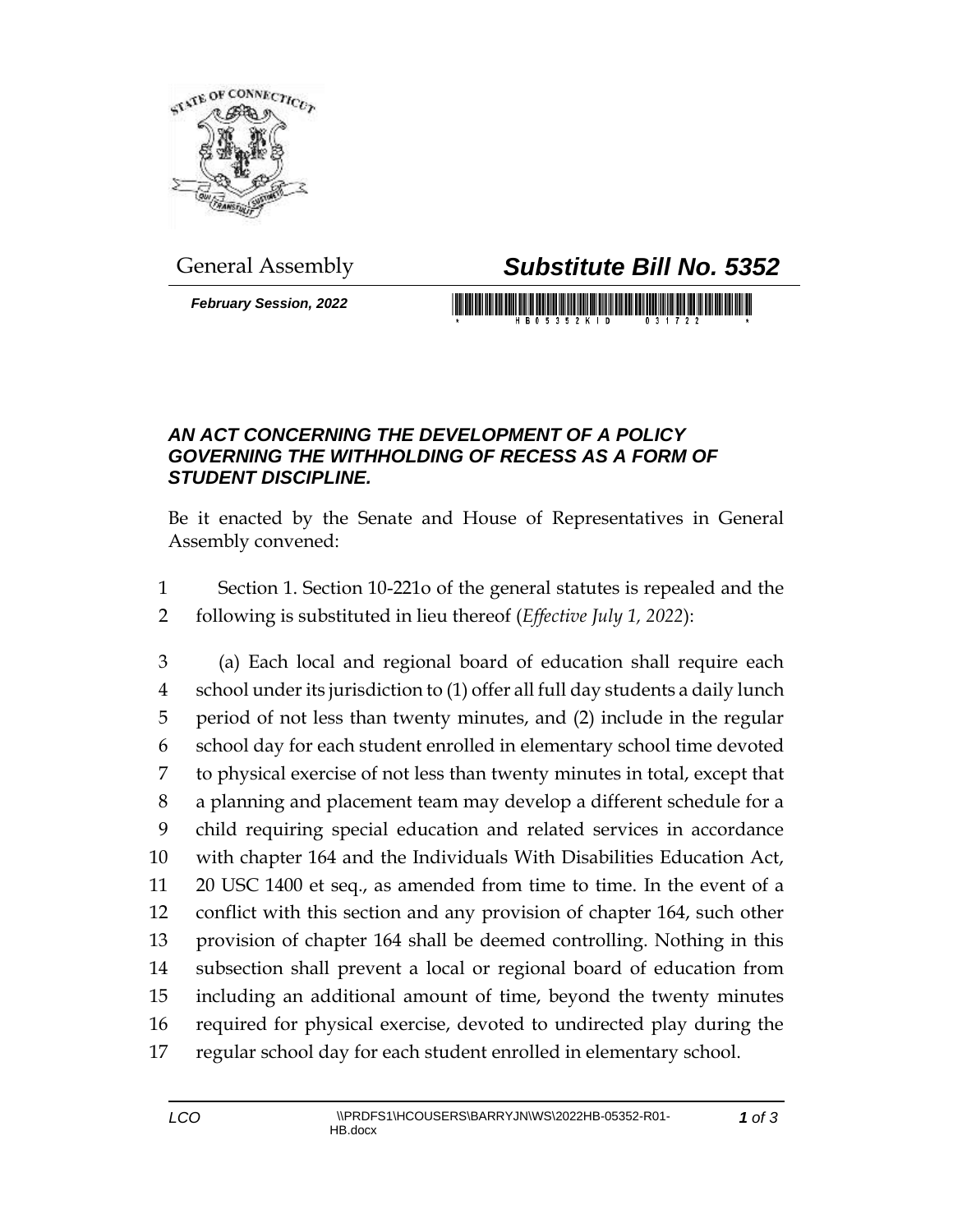(b) **[**Not later than October 1, 2019, each local and regional board of education shall adopt a policy, as the board deems appropriate, concerning the issue regarding any school employee being involved in preventing a student from participating in the entire time devoted to physical exercise or undirected play in the regular school day, pursuant to subsection (a) of this section, as a form of discipline.**]** For the school year commencing July 1, 2022, and each school year thereafter, each local and regional board of education shall adopt a policy, as the board deems appropriate, concerning the circumstances when a school employee may prevent or otherwise restrict a student from participating in the entire time devoted to physical exercise in the regular school day, pursuant to subsection (a) of this section, as a form of discipline. Such policy shall (1) permit such prevention or restriction (A) when a student poses a danger to the health or safety of other students or school personnel, or (B) when such prevention or restriction is limited to the period devoted to physical exercise that is the shortest in duration if there are two or more periods devoted to physical exercise in a school day, provided the period of time devoted to physical exercise that such student may participate in during such school day is at least twenty minutes in duration, (2) only permit such prevention or restriction once during a school week, unless such student is a danger to the health or safety of other students or school personnel, (3) not include any provisions that are unreasonably restrictive or punitive, (4) distinguish between (A) discipline imposed prior to the start of such time devoted to physical exercise and discipline imposed during such time devoted to physical exercise, and (B) discipline that (i) prevents or otherwise restricts a student from participating in such time devoted to physical exercise prior to such time devoted to physical exercise, and (ii) methods used to redirect a student's behavior during such time devoted to physical exercise, and (5) not permit such prevention or restriction if a 48 student does not complete such student's work on time or for such student's academic performance. For purposes of this section, "school employee" means **[**(1)**]** (A) a teacher, substitute teacher, school administrator, school superintendent, guidance counselor, school counselor, psychologist, social worker, nurse, physician, school